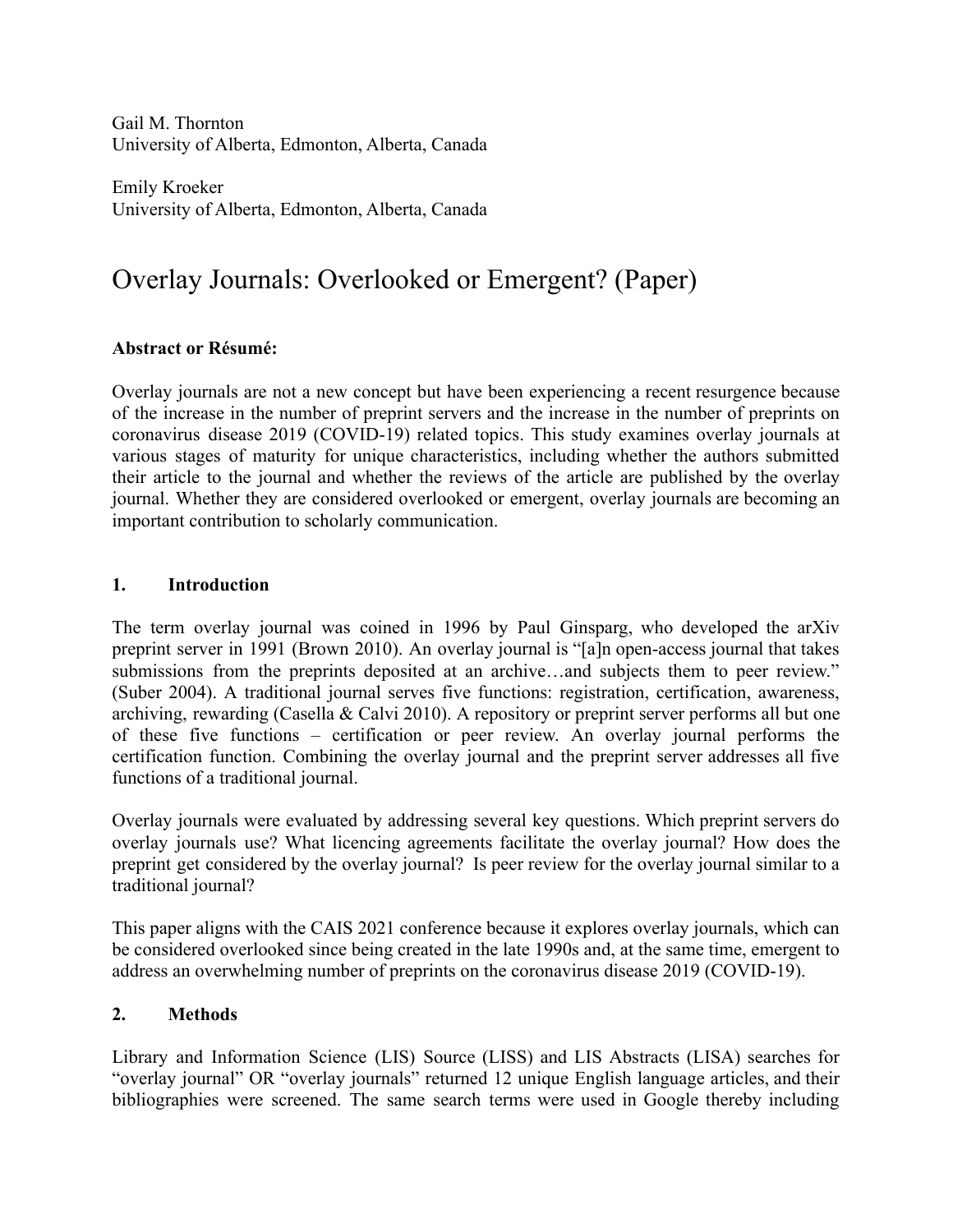grey literature. For the first 10 pages of Google results, titles were screened. Purposive sampling was used in Google for software platforms and Google Scholar for one overlay journal title.

As a result of the proposed questions regarding overlay journals, 11 categories were created to analyze overlay journals' structure. The categories include "journal title," "year established as overlay," "first volume as overlay," "preprint server," "licence," "preprint identified by journal," "peer review," "software platform," "publisher," "support," and "associated fees." "Preprint identified by journal" indicates whether the author submits or the journal selects the articles. "Peer review" was populated with information regarding the reviewer's identity, recorded as either "identified" or "blinded," and the review's visibility, recorded as either "public" or "private." "Support" includes funding or administrative support information. Overlay journals were included if sufficient information was available, either from the journal's website or additional sources.

In addition to evaluating the overlay journal, the preprint server on which the journal overlays was analyzed. The number of preprints per year was investigated for three preprint servers: arXiv [1], bioRxiv [2], medRxiv [3]. For 2020, the number of COVID-19-related preprints [4] was compared to the total number of preprints. All analyses were performed in January 2021.

# **3. Results**

The first overlay journals appeared in 1997 and overlaid on arXiv (Table 1). The arXiv preprint server launched in 1991 (Figure 1). With 300 preprints in 1991, arXiv had over 200,000 preprints deposited in 2020. BioRxiv started with only 70 preprints in 2013 and had 40,000 preprints deposited in 2020. Despite only launching in 2019 with 700 preprints, medRxiv had 14,000 preprints deposited in 2020 (Figure 1). For the year 2020, COVID-19 preprints represented 1% of the total number of preprints in arXiv, 6% in bioRxiv, and 61% in medRxiv (Figure 2).

| Journal Title                               | Year<br>Established as overlay<br>as overlay                                               | First Volume Preprint                                           | Server                                                                           | Licence                            | Preprint<br>identified<br>by journal     | Peer<br>Review                                    | Software<br>Platform                                         | Publisher                                  | Support                                                                                                                                      | Associated<br>Fees                                   |
|---------------------------------------------|--------------------------------------------------------------------------------------------|-----------------------------------------------------------------|----------------------------------------------------------------------------------|------------------------------------|------------------------------------------|---------------------------------------------------|--------------------------------------------------------------|--------------------------------------------|----------------------------------------------------------------------------------------------------------------------------------------------|------------------------------------------------------|
| Fundamenta<br>Informaticae [5]              | 2021<br>(switch to<br>overlay)                                                             |                                                                 | arXiv CoRR                                                                       |                                    | Author<br>submitted                      |                                                   | Episciences                                                  | <b>IOS</b> Press                           |                                                                                                                                              | Not stated                                           |
| Rapid Reviews:<br>COVID19<br>$(RR:C19)$ [6] | 2020                                                                                       | 2020<br>Reviews<br>published:<br>no<br>Manuscripts<br>published | medRxiv,<br>bioRxiv.<br>PsyArXiv,<br>SSRN, other<br>repositories<br>(not listed) | <b>CC BY</b><br>$4.0 -$<br>Reviews | Journal<br>selected<br>COVID-<br>Scholar | Identified/<br>Public<br>Review has<br><b>DOI</b> | PubPub from MIT Press<br>Knowledge<br>Futures<br>Group (MIT) |                                            | Patrick J.<br>McGovern<br>Foundation                                                                                                         | Not stated                                           |
| eLife <sup>[7]</sup>                        | 2020<br>(switch to<br>overlay)<br>2021<br>first<br>overlay<br>volume<br>to be<br>published |                                                                 | bioRxiv,<br>medRxiv                                                              | CC BY<br>4.0                       | Author<br>submitted                      | Identified/<br>Public                             |                                                              | eLife<br>Sciences<br>Publications,<br>Ltd. | Howard<br>Hughes<br>Medical<br>Institute, the<br>Knut and<br>Alice<br>Wallenberg<br>Foundation,<br>the Max<br>Planck<br>Society,<br>Wellcome | <b>US\$2500</b><br>author-paid<br>publication<br>fee |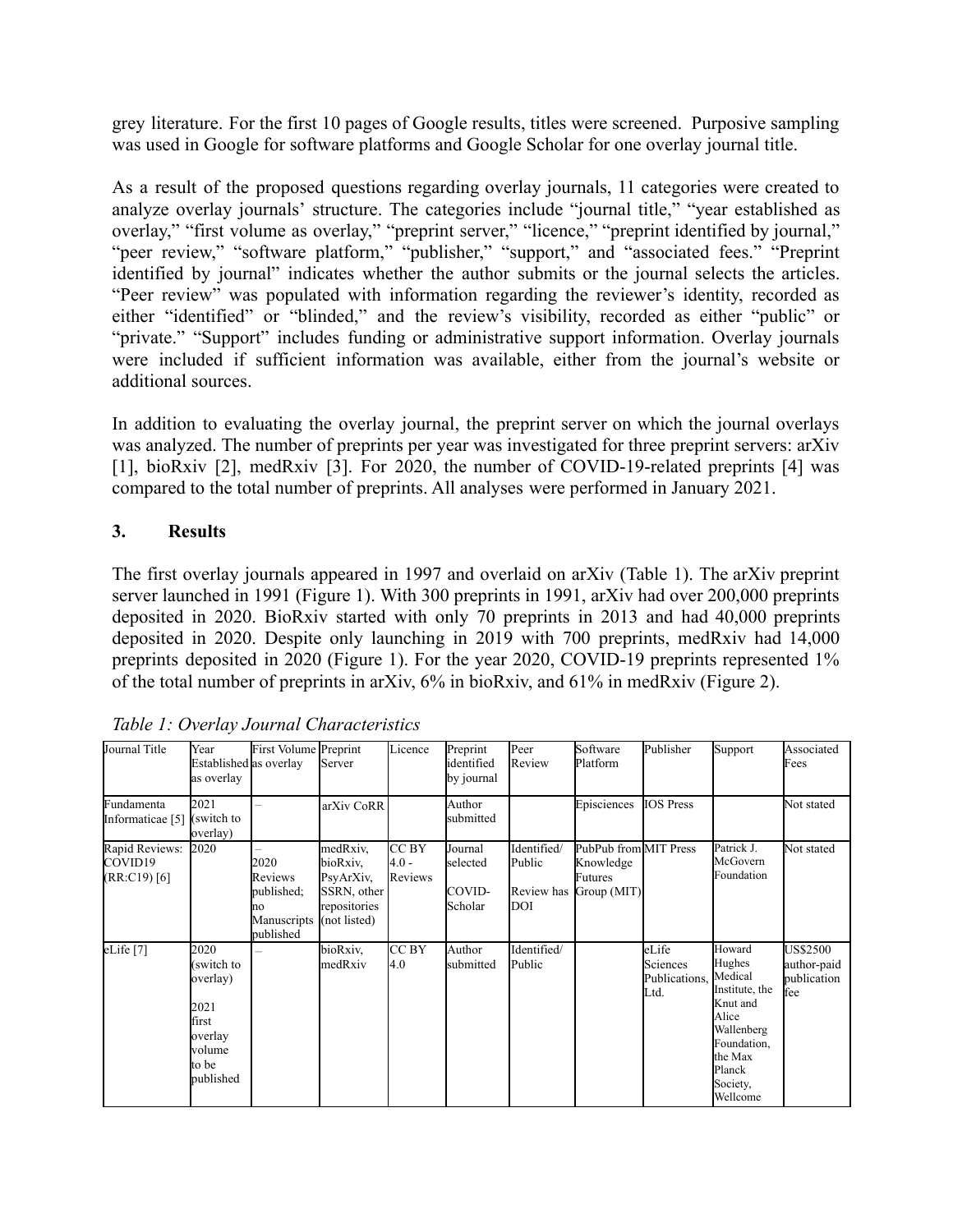| Journal of<br>Theoretical,<br>Computational<br>and Applied<br>Mechanics<br>(TICAM) [8]                                                 | 2020 |                          | arXiv, HAL                                                                                               | CC BY                                                       | Author<br>submitted                         | Blinded/<br>Private;<br>Identified/<br>Private    | Episciences |                                                   | Mecamat,<br>CCSD,<br>INRIA,<br>Loomio<br>Cooperative<br>Limited | None for<br>author                             |
|----------------------------------------------------------------------------------------------------------------------------------------|------|--------------------------|----------------------------------------------------------------------------------------------------------|-------------------------------------------------------------|---------------------------------------------|---------------------------------------------------|-------------|---------------------------------------------------|-----------------------------------------------------------------|------------------------------------------------|
| Ars Inveniendi<br>Analytica <sup>[9]</sup>                                                                                             | 2020 | ÷                        | arXiv                                                                                                    | CC BY<br>4.0                                                | Author<br>submitted                         | Blinded/<br>Private                               | Scholastica |                                                   |                                                                 | None for<br>author;<br>US\$10 per<br>article** |
| Mathematical<br>Neuroscience<br>and Applications<br>$(MNA)$ [10]                                                                       | 2020 |                          | arXiv, HAL                                                                                               | CC BY<br>4.0                                                | Author<br>submitted                         | Blinded/<br>Private                               | Episciences |                                                   |                                                                 | None for<br>author                             |
| ST-Open $[11]$                                                                                                                         | 2020 | 2020                     | University of CC BY<br>Split<br>repository,<br>DABAR,<br>other<br>Croatian<br>university<br>repositories | 4.0                                                         | Author<br>submitted;<br>Journal<br>selected | Blinded/<br>Private;<br>Identified/<br>Private    | OJS/PKP     | University of<br>Split                            |                                                                 | None for<br>author                             |
| Machine<br>Learning for<br><b>Biomedical</b><br>Imaging<br>(MELBA)<br>Journal [12]                                                     | 2020 | 2020                     | arXiv                                                                                                    | CC<br>licencing                                             | Author<br>submitted                         | Blinded/<br>Private                               | Scholastica |                                                   |                                                                 | Not stated;<br>US\$10 per<br>article**         |
| Épijournal de<br>Didactique et<br>Epistémologie<br>des<br>Mathématiques<br>pour<br>l'Enseignement<br>Supérieur<br>(EpiDEMES)<br>$[13]$ | 2019 |                          | arXiv, HAL                                                                                               | CC BY -<br>SA                                               | Author<br>submitted                         | Blinded/<br>Private                               | Episciences |                                                   | CCSD                                                            | None for<br>author                             |
| Advances in<br>Combinatorics<br>$[14]$                                                                                                 | 2019 | 2019                     | arXiv                                                                                                    | CC <sub>BY</sub>                                            | Author<br>submitted                         | Blinded/<br>Private                               | Scholastica | Alliance of<br>Diamond<br>Open Access<br>Journals | Queen's<br>University<br>Library                                | None for<br>author;<br>US\$10 per<br>article** |
| Journal of<br>Nonsmooth<br>Analysis and<br>ptimization<br>$(JNSAO)$ [15]                                                               | 2019 | 2020                     | arXiv, HAL                                                                                               | CC<br>licencing                                             | Author<br>submitted                         | Blinded/<br>Private                               | Episciences | <b>JNSAO</b><br>Editorial<br>Board                |                                                                 | None for<br>author                             |
| JMIRx Med [16] 2019                                                                                                                    |      | 2020                     | medRxiv                                                                                                  | CC BY -<br>articles<br>and<br>reviews;<br>$CC0 -$<br>images | Author<br>submitted;<br>Journal<br>selected | Identified/<br>Public<br>Review has<br><b>DOI</b> |             | JMIR                                              |                                                                 | None for<br>author                             |
| JMIRx Bio [17]                                                                                                                         | 2019 | $\overline{\phantom{0}}$ | bioRxiv                                                                                                  | CC BY -<br>articles<br>and<br>reviews;<br>$CC0 -$<br>images | Author<br>submitted;<br>Journal<br>selected | Identified/<br>Public<br>Review has<br>DOI        |             | JMIR                                              |                                                                 | None for<br>author                             |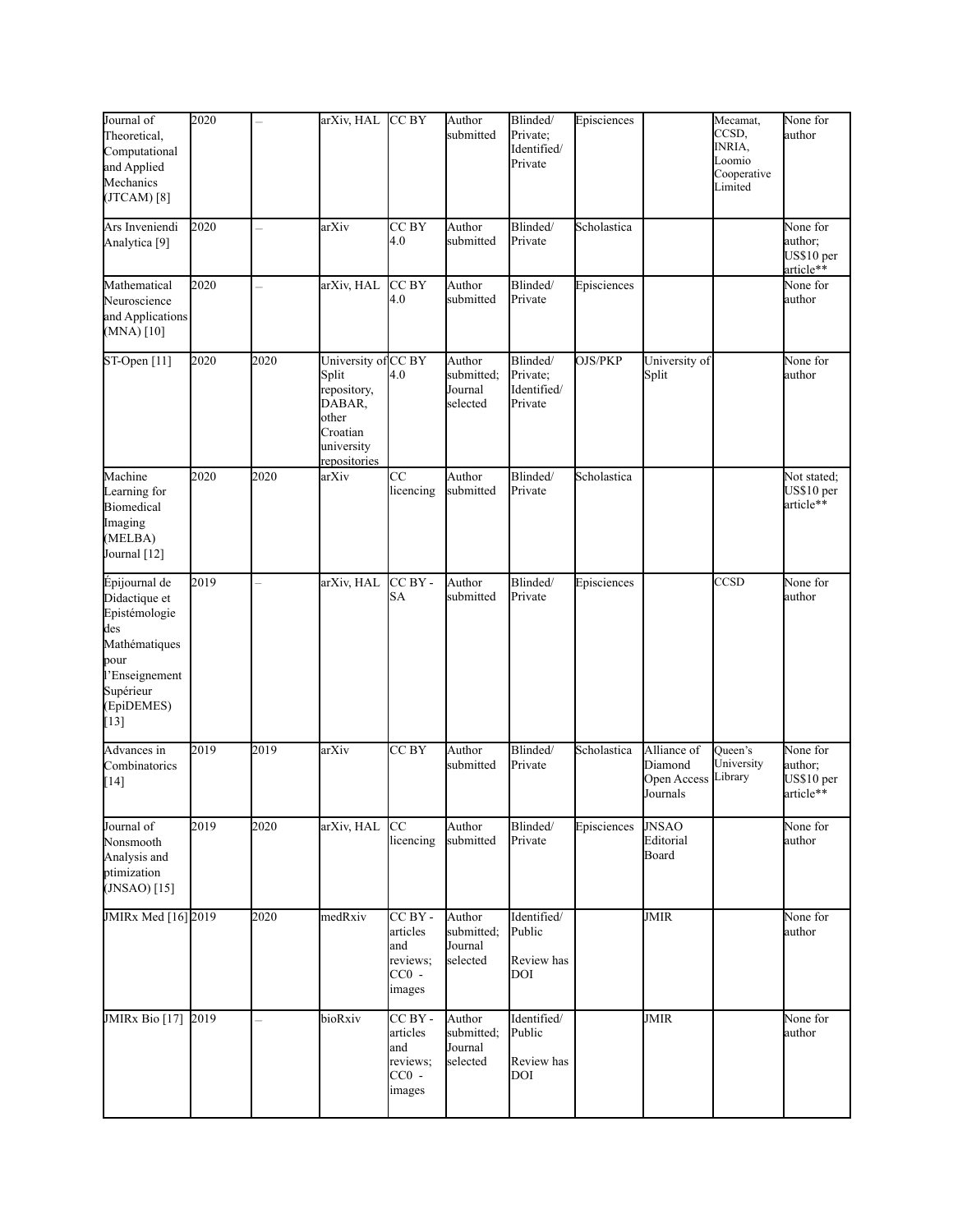| JMIRx Psy [17] 2019                                                                              |                                      |      | PsyArXiv                               | CC BY -<br>articles<br>and<br>reviews;<br>$CC0$ -<br><i>images</i> | Author<br>submitted;<br>Journal<br>selected | Identified/<br>Public<br>Review has<br>DOI   |                                 | <b>JMIR</b>                                                                     |                                                                                                                                 | None for<br>author                                                                                                                                |
|--------------------------------------------------------------------------------------------------|--------------------------------------|------|----------------------------------------|--------------------------------------------------------------------|---------------------------------------------|----------------------------------------------|---------------------------------|---------------------------------------------------------------------------------|---------------------------------------------------------------------------------------------------------------------------------|---------------------------------------------------------------------------------------------------------------------------------------------------|
| Neurons,<br>Behavior, Data<br>analysis and<br>Theory (NBDT)<br>[18]                              | 2018                                 | 2018 | arXiv                                  | CC BY                                                              | Author<br>submitted                         | Blinded/<br>Private;<br>Blinded/<br>Public   | Scholastica                     | The neurons,<br>behavior.<br>data analysis<br>and theory<br>collective          |                                                                                                                                 | None for<br>author;<br>US\$10 per<br>article**                                                                                                    |
| biOverlay [19]                                                                                   | 2018<br>2020<br>closed               | 2018 | not listed                             | CC BY -<br>reviews                                                 | Journal<br>selected                         | Blinded/<br>Public;<br>Identified/<br>Public |                                 |                                                                                 | Gordon and<br><b>Betty Moore</b><br>Foundation                                                                                  |                                                                                                                                                   |
| The Idealis* $[20]$ 2017                                                                         | 2019 [21]<br>closed                  | 2017 |                                        |                                                                    | Journal<br>selected                         |                                              | WordPress;<br>Press-<br>Forward |                                                                                 |                                                                                                                                 |                                                                                                                                                   |
| Quantum [22]                                                                                     | 2017                                 | 2017 | arXiv                                  | CC BY<br>4.0                                                       | Author<br>submitted                         | Blinded/<br>Private                          | Scholastica                     |                                                                                 |                                                                                                                                 | Author paid<br>publication<br>fees: regular<br>€450,<br>discounted<br>€100, or<br>waived $\epsilon$ 0;<br>Quantum<br>pays US\$10<br>per article** |
| Épijournal de<br>Géométrie<br>Algébrique<br>(Epiga) [23]                                         | 2016                                 | 2017 | arXiv, HAL                             | CC BY -<br>SA                                                      | Author<br>submitted                         | Blinded/<br>Private                          | Episciences                     |                                                                                 | $\overline{\text{CCSD}}$                                                                                                        | None for<br>author                                                                                                                                |
| Discrete<br>Analysis [24]                                                                        | 2016                                 | 2016 | arXiv                                  | CC BY                                                              | Author<br>submitted                         | Blinded/<br>Private                          | Scholastica                     | Alliance of<br>Diamond<br>Open Access and Stanhill<br>Journals                  | Cambridge<br>University<br>Foundation                                                                                           | None for<br>author;<br>US\$10 per<br>article**                                                                                                    |
| The Open<br>Journal of<br>Astrophysics<br>[25]                                                   | 2016                                 | 2016 | arXiv                                  | CC BY                                                              | Author<br>submitted                         | Blinded/<br>Private                          | Scholastica                     | Maynooth<br>Academic<br>Publishing                                              | Gordon and<br><b>Betty Moore</b><br>Foundation                                                                                  | None for<br>author;<br>US\$10 per<br>article**                                                                                                    |
| Journal of Inter-<br>disciplinary<br>Methodologies<br>and Issues in<br>Science (JIMIS)<br>$[26]$ | 2016                                 | 2016 | arXiv, HAL                             | <b>CC</b><br>licencing                                             | Author<br>submitted                         | Blinded/<br>Private                          | Episciences                     |                                                                                 | <b>UMR</b><br>ESPACE 7300<br>(CNRS,<br>Université<br>d'Avignon et<br>des Pays de<br>Vaucluse),<br>$CCSD$ , $(S)FR$<br>Agorantic | Not stated                                                                                                                                        |
| Hardy-Ramanu-<br>jan Journal [27]                                                                | 2014<br>(switch to<br>overlay)       | 2015 | arXiv, HAL                             | <b>CC</b><br>licencing                                             | Author<br>submitted                         | Blinded/<br>Private                          | Episciences                     |                                                                                 |                                                                                                                                 | Not stated                                                                                                                                        |
| Discrete<br>Mathematics &<br>Theoretical<br>Computer<br>Science<br>(DMTCS) [28]                  | $2014$ ***<br>(switch to<br>overlay) | 2015 | arXiv, HAL                             | CC BY<br>4.0                                                       | Author<br>submitted                         | Blinded/<br>Private                          | Episciences                     | Discrete<br>Mathematics<br>and<br>Theoretical<br>Computer<br>Science<br>(DMTCS) | Inria                                                                                                                           | None for<br>author                                                                                                                                |
| Journal of Data<br>Mining and<br>Digital<br>Humanities<br>(JDMDH) [29]                           | 2014                                 | 2014 | arXiv, HAL,<br>CWI.<br><b>PRODINRA</b> | CC BY<br>4.0                                                       | Author<br>submitted                         | Blinded/<br>Private                          | Episciences                     |                                                                                 | INRA, Inria,<br>CNRS                                                                                                            | None for<br>author                                                                                                                                |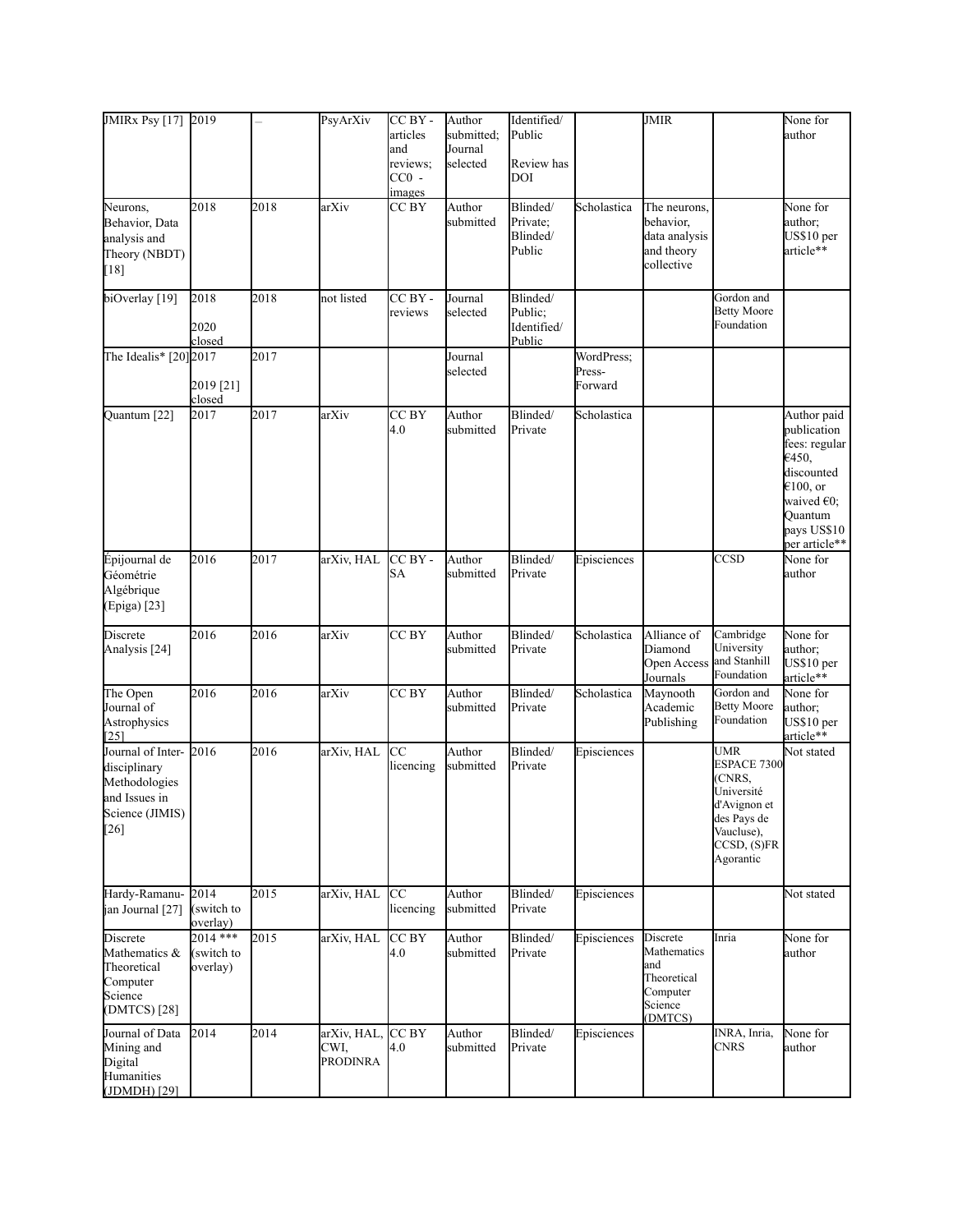| (JIPS) Journal<br>d'Interaction<br>Homme<br>Machines [30]                                                                                                                                        | 2008                                     | 2010                          | arXiv, HAL,<br>CWI | CC BY<br>2.0                                                                                                                    | Author<br>submitted | Blinded/<br>Private | Episciences<br>as of<br>2014***        | Franco-<br>phone<br>Association<br>for Human-<br>Computer<br>Interaction<br>(AFIHM) |                                                                                                                                                                                                                                                         | None for<br>author |
|--------------------------------------------------------------------------------------------------------------------------------------------------------------------------------------------------|------------------------------------------|-------------------------------|--------------------|---------------------------------------------------------------------------------------------------------------------------------|---------------------|---------------------|----------------------------------------|-------------------------------------------------------------------------------------|---------------------------------------------------------------------------------------------------------------------------------------------------------------------------------------------------------------------------------------------------------|--------------------|
| Symmetry,<br>Integrability and<br>Geometry:<br>Methods and<br>Applications<br>(SIGMA) [31]                                                                                                       | 2005                                     | 2005                          | arXiv              | CC BY -<br><b>SA</b>                                                                                                            | Author<br>submitted | Blinded/<br>Private |                                        |                                                                                     | Foundation<br>Compositio<br>Mathematica,<br>University<br>Library of<br>Radboud<br>University<br>Nijmegen,<br>Sociedad<br>Mexicana de<br>Física,<br>University<br>Libraries of the<br>Delft<br>University of<br>Technology<br>and Uppsala<br>University | None for<br>author |
| Logical Methods 2004<br>in Computer<br>Science (LMCS)<br>$[32]$                                                                                                                                  |                                          | 2005                          | arXiv CoRR         | CC<br>licencing                                                                                                                 | Author<br>submitted | Blinded/<br>Private | Episciences<br>as of<br>2014***        | Logical<br>Methods in<br>Computer<br>Science e.V.                                   |                                                                                                                                                                                                                                                         | None for<br>author |
| African Journal<br>of Research in<br>Computer<br>Science and<br>Applied<br>Mathematics<br>(ARIMA)<br>Journal [33]                                                                                | 2002                                     | 2002                          | <b>HAL</b>         | $\overline{cc}$<br>licencing                                                                                                    | Author<br>submitted | Blinded/<br>Private | Episciences<br>as of<br>2014***        |                                                                                     |                                                                                                                                                                                                                                                         | Not stated         |
| Geometry and<br>Topology<br>$(G&T)$ [34]                                                                                                                                                         | 1997<br>2012****<br>no longer<br>overlay | 1997<br>1997-2007<br>on arXiv | arXiv              | 1997-2005<br>copyright<br>Geometry<br>&<br>Topology<br>Publica-<br>tions<br>2006-2007<br>no<br>copyright<br>statement           | Author<br>submitted | Blinded/<br>Private |                                        |                                                                                     |                                                                                                                                                                                                                                                         |                    |
| Journal of High<br><b>Energy Physics</b><br>(JHEP) [35]                                                                                                                                          | 1997<br>2012****<br>no longer<br>overlay | 1997                          | arXiv              | 1997-2002 Author<br>no<br>copyright<br>statement<br>2002-2006<br>copyright<br>SISSA/<br>ISAS<br>2007-2009<br>copyright<br>SISSA | submitted           | Blinded/<br>Private | developed by 2002-2009<br><b>SISSA</b> | Institute of<br>Physics<br>(IOP)<br>Publishing                                      |                                                                                                                                                                                                                                                         |                    |
| *Overlay no longer functioning and the website cannot be accessed. Information is from (Troia 2017).<br>**(Conover 2016; Ball 2015)<br>***(Berthaud et al. 2014)<br>****(Priem & Hemminger 2012) |                                          |                               |                    |                                                                                                                                 |                     |                     |                                        |                                                                                     |                                                                                                                                                                                                                                                         |                    |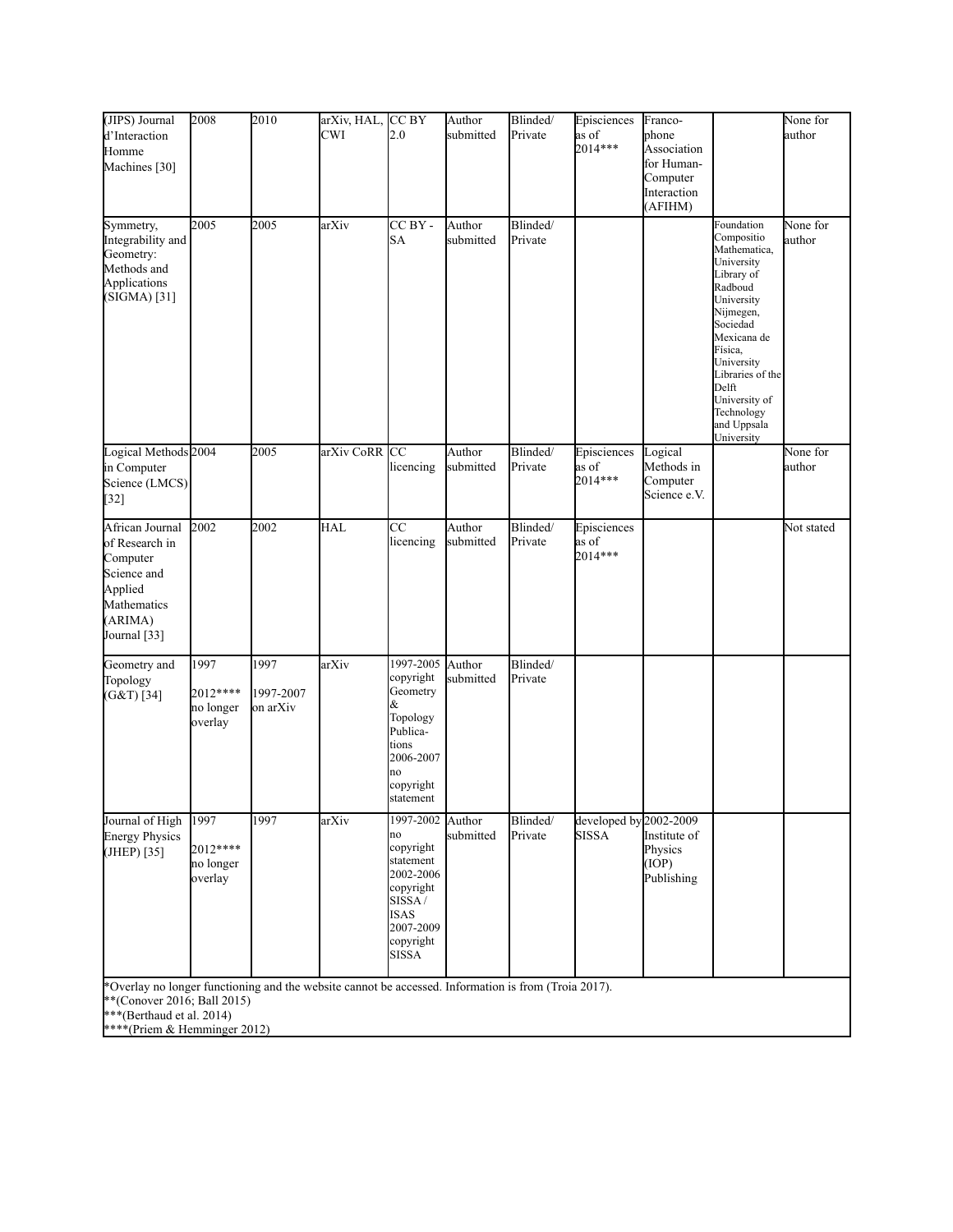

*Figure 1: Number of Preprints per Year in arXiv (1991-); bioRxiv (2013-); medRxiv (2019-)*



*Figure 2: Total and COVID-19 Preprints in 2020 in arXiv (1%); bioRxiv (6%); medRxiv (61%)*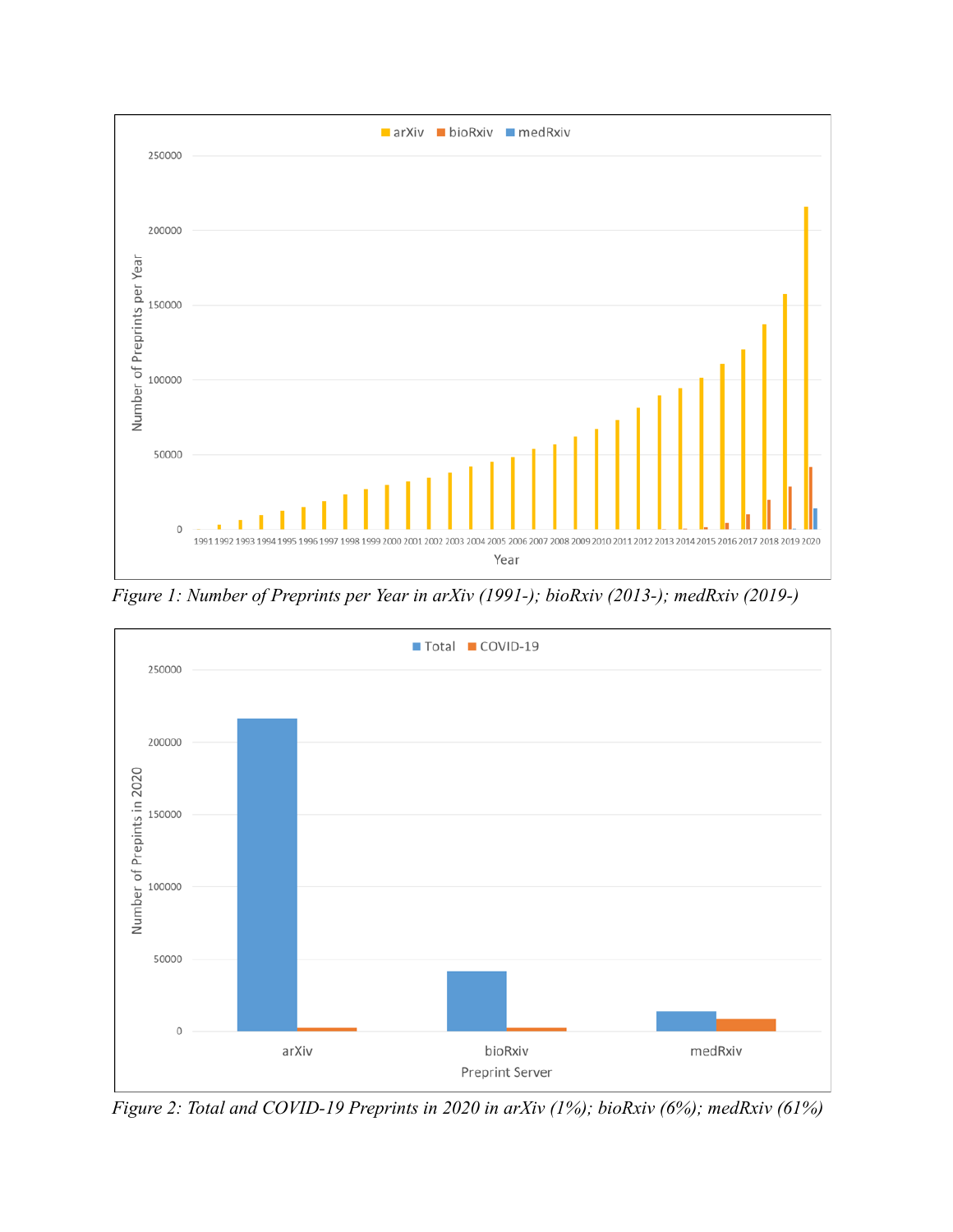Thirty-one overlay journals with sufficient information were identified (Table 1). Twenty-two published at least one volume of the overlay journal, and nine were established but have not published their first volume of journal articles as an overlay journal (Table 1). Of the 22 published overlay journals, four are no longer overlays. Priem & Henninger (2012) report that *Geometry and Topology* (*G&T*) and *Journal of High Energy* (*JHEP*)*,* both established in 1997, have ceased to be overlay journals. *The Idealis*, a LIS overlay journal, spanned from 2017 (Troia, 2017) to 2019 [21]. Unfortunately, the website for *The Idealis* has been suspended [20]. Additionally, *biOverlay* was designed as an "experiment with the goal of testing detailed, portable comments for preprints" (Greene 2020) and spanned from 2018-2020. Established in 2020, *RR:C19* has published peer reviews but has not published a formal manuscript volume yet. While *eLife* started in 2012, it is in the process of switching to an overlay between December 2020 and July 2021 (Eisen et al. 2020). Likewise, two of the 23 published overlay journals switched to an overlay from a traditional publishing model (Table 1). Berthaud (2014) reports that *Discrete Mathematics & Theoretical Computer Science (DMTCS)* was in the process of switching to an overlay using Episciences software.

Twenty-two of 31 overlays use arXiv as a preprint server (Table 1). After 2019, four overlays use medRxiv and/or bioRxiv (Figure 1). Some journals use one server: PsyArXiv or Hyper Articles en Ligne (HAL). *ST-Open* uses Croatian repositories as its purpose is to promote Croatian students' research visibility and quality (Marusic et al. 2019).

Where licencing and copyright information was given, most of the overlays required Creative Commons (CC) licencing of some sort, usually as determined by the preprint server (Table 1). The first set of CC licences were available in 2002 (Creative Commons n.d.). Two overlays started in 1997. *G&T* copyrighted the arXiv version using Geometry and Topology Publications from 1997-2005 and provided no copyright statement from 2006-2007. *JHEP* provided no copyright statement from 1997-2002, copyright SISSA/ISAS (Scuola Internazionale Superiore di Studi Avanzati/International School for Advanced Studies) from 2002-2006, and copyright SISSA from 2007-2009.

Twenty-eight of 31 overlays include author submitted content; however, seven overlays seek out preprints. *ST-Open* uses a hybrid method in which authors can submit preprints or editors can select, solicit, or recommend preprints to the overlay journal. JMIRx overlays use acquisition and review editors with the option for authors to self-nominate. *RR:C19* identifies preprints for review using COVIDScholar (University of California, Berkeley n.d.).

Twenty-three overlays use a blinded and private peer review process. Starting in 2018, *RR:C19,* JMIRx overlays, *eLife,* and *biOverlay* provide identified and public peer reviews. *RR:C19* and *JMIRx Med* publish peer reviews with a digital object identifier (DOI). *Journal of Theoretical, Computational and Applied Mechanics* (*JTCAM*) provides the option for blinded or identified private reviews. *Neurons, Behavior, Data analysis and Theory* (*NBDT*) reviews are public or private, blinded reviews.

Episciences (starting in 2014) and Scholastica (starting in 2016) are the dominant software platforms (Table 1). Thirteen overlays use Episcience, a free software (Episciences, n.d.), and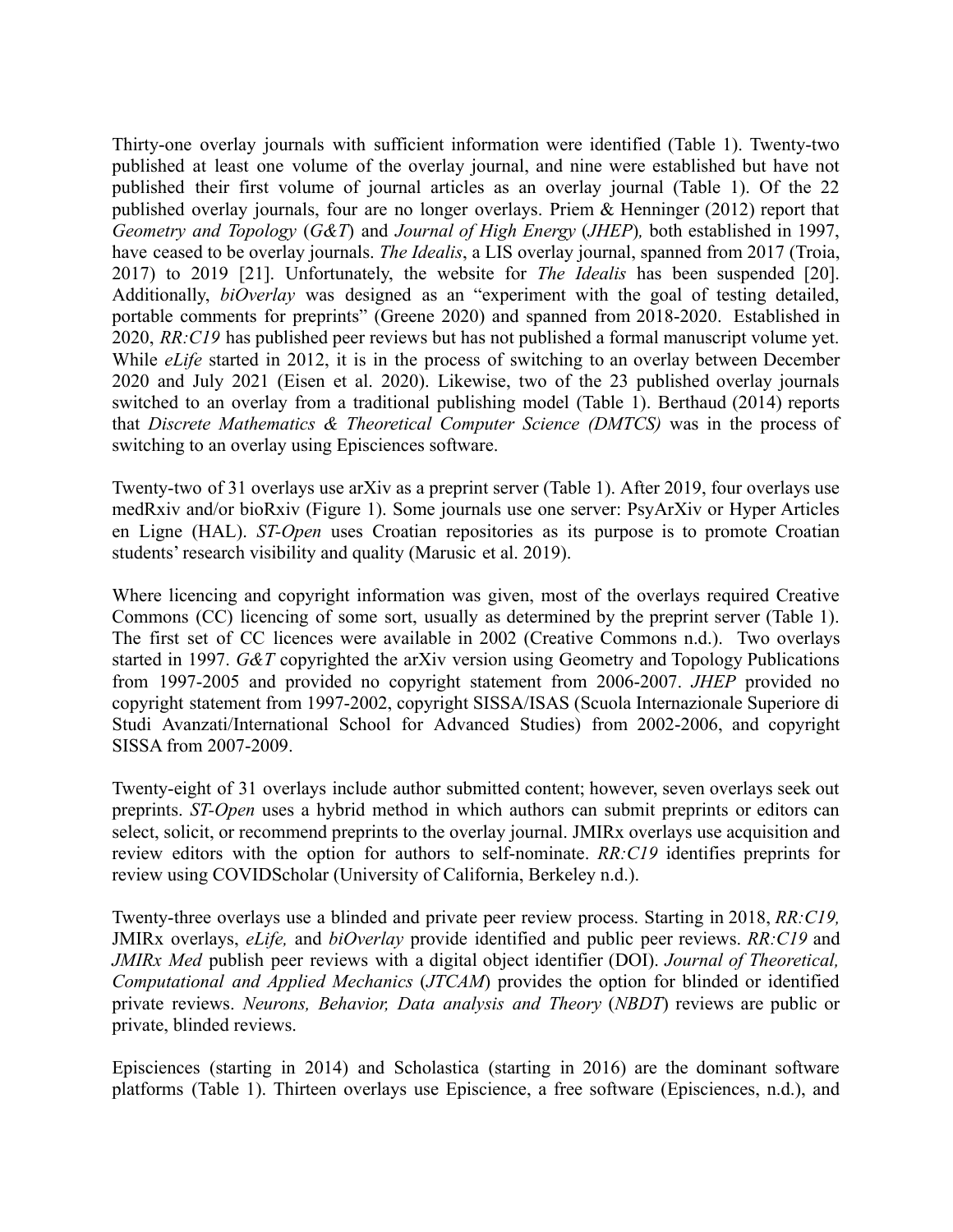seven overlays use Scholastica. Some overlays have custom-developed software, such as PubPub from Knowledge Futures Group for *RR:C19*. Other options include Open Journal System by Public Knowledge Project and WordPress with PressForward.

The least consistent details regarding overlay journals are publisher, support and fees (Table 1). Sixteen overlays listed a publisher, while 15 overlays did not. In some cases, the publisher is a discipline-specific association. While 19 overlays do not charge authors, *eLife* charges US\$2500 and Quantum charges €450, which can be discounted or waived. However, costs are associated with the production of overlay journals. Scholastica charges the journal US\$10 per published article (Conover 2016; Ball 2015). As such, a wide variety of funding models exist, with donors, institutions (government organizations, libraries, and universities), and foundations covering fees. For example, Queen's University Library covers *Advances in Combinatorics'* costs while also offering administrative support (Queen's Gazette, 2018).

### **4. Discussion**

Overlay journals can be divided into two groups: historically conventional, overlooked journals and new, emergent journals. Conventional overlay journals use arXiv, include articles submitted by authors via preprint servers, and provide blinded and private peer review. Recently, emergent overlay journals use bioRxiv or medRxiv, include articles found by the journal on preprint servers, and provide identified and public peer review.

The motivation for overlay journals has been directly or indirectly attributed to costs of traditional journals (Neumann 2010; Ball 2015; Conover 2016) or directly related to the volume of preprints in the current pandemic (Free 2020) (Figure 2). Overlay journals provide certification to an otherwise uncertified work, ensuring the accuracy of information in a timely fashion. Some journals switched from overlay to traditional because they were not self-sustaining, even with donations of time and funds (Neumann 2010; Fosmire 2013). The effect of newer software platforms on long-term sustainability is yet to be determined. Overlay journals are a relatively inexpensive way to certify and publish material.

From an information literacy perspective, information professionals and researchers need to be aware of potentially unintended consequences. One concern is that, as journals select preprints, different versions of the same preprint could appear in multiple journals (Vines 2019; Lab 2020). How can an author prevent their work from an "unauthorized" journal reviewing it without the author's "consent?" How is it decided who gets the first pick for an article? However, one could also argue that a researcher implicitly gives up the ability to gatekeep access to his/her article when posting a preprint on an archive.

With organizations, such as the Confederation of Open Access Repositories (COAR), arguing for overlays as the "model of the future" (COAR n.d.), it is important to be aware of the consequences of overlays, their emerging trends, and the opportunities for improved scholarly communication. Overlay journals allow community and collegial feedback, and collaboration across disciplines at a reasonable price (currently). For example, mathematics and physics have created an atmosphere of collegial sharing and critique using preprints and current research (Berthaud 2014, 275; Herman 2020, 218). Similarly, *NBDT* selects works based on whether the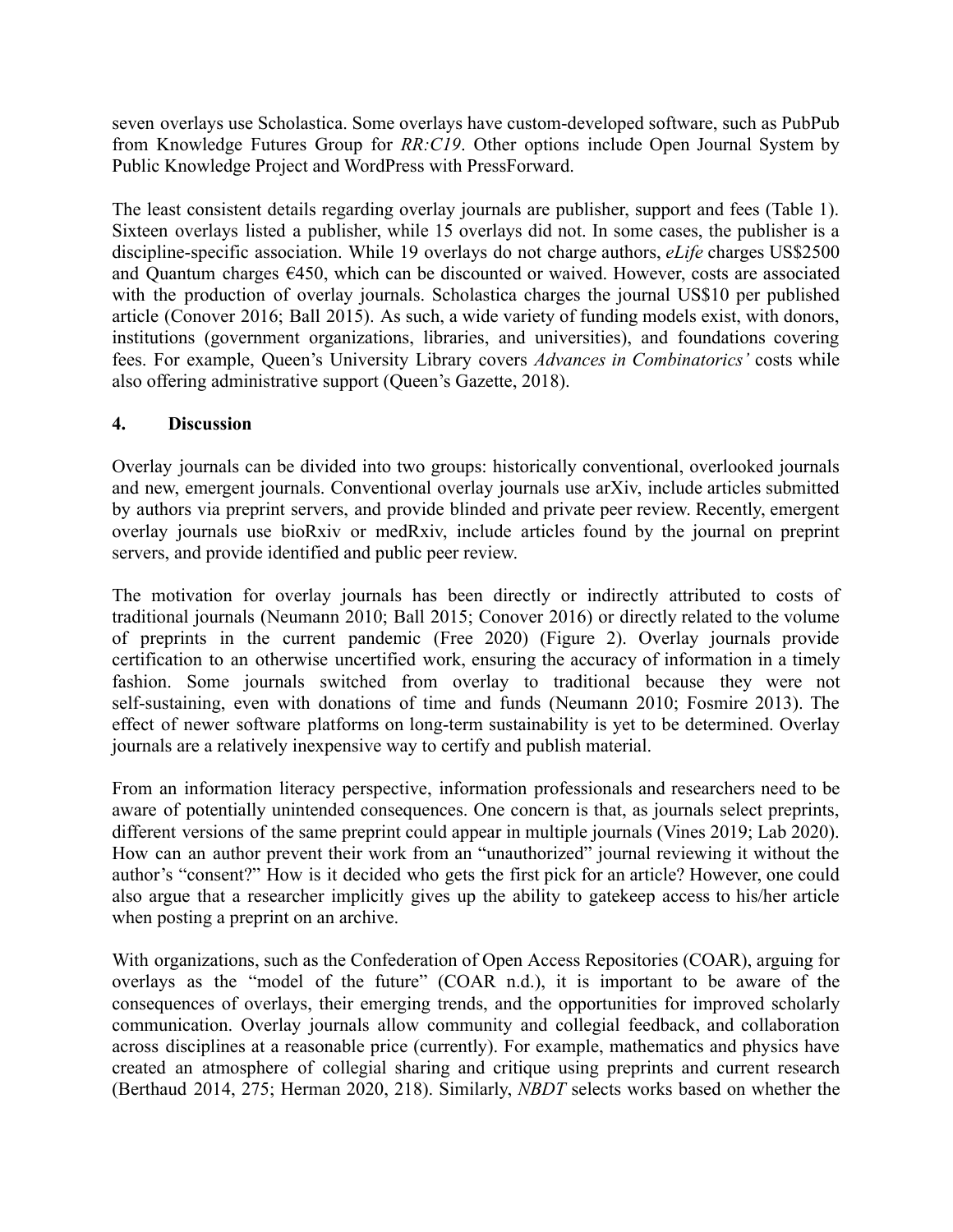editor would consider running a preprint as a "journal club paper for their own lab" (NBDT collective n.d.). Herman (2020) also argues that "there is an increasing scope for a number of new overlay journals to be developed, tailored for different research communities" (218).

In concluding, the use of overlay journals has implications, certainly for scholarly communications, but also for researchers and library and information professionals. Overlay journals, as a means of scholarly communication, have served to further highlight the importance of and continued need for peer review as overlay journals have become a way to meet the fast-paced and quickly evolving information needs of individuals today, especially during a global pandemic. For researchers, overlay journals can potentially provide increased discoverability earlier in the journal publication process; however, this increased discoverability and openness could have potential consequences if authors are looking to publish in different journals but a journal-selected overlay has already reviewed or "claimed" the preprint. Overlay journals can also potentially offer researchers a way to meet grant funder open access requirements and, in doing so, also provide a cost effective publishing option. For library and information professionals, overlay journals, in adding the certification to otherwise uncertified preprints, are a helpful way to evaluate the authority and legitimacy of rapidly developing information. As well, overlay journals are an avenue for identifying timely, relevant, and sought after information to support the information needs of information seekers in a time of growing information. Ultimately, whether overlooked or emergent, overlay journals appear to be here to stay.

# **URL List:**

- 1. arXiv advanced search: <https://arxiv.org/search/advanced>
- 2. bioRxiv advanced search: <https://www.biorxiv.org/search>
- 3. medRxiv advanced search: <https://www.medrxiv.org/search>
- 4. Covid-19 preprint search: <https://icite.od.nih.gov/covid19/search/>
- 5. *Fundamenta Informaticae*: <https://fi.episciences.org/>
- 6. *RR:C19*: <https://rapidreviewscovid19.mitpress.mit.edu/>
- 7. *eLife*: <https://elifesciences.org/>
- 8. *JTCAM*: <https://jtcam.episciences.org/>
- 9. *Ars Inveniendi Analytica*: <https://ars-inveniendi-analytica.com/>
- 10. *MNA*: <https://mna.episciences.org/>
- 11. *ST-Open*: <http://st-open.unist.hr/index.php/st-open>
- 12. *MELBA*: <https://www.melba-journal.org/>
- 13. *epiDEMES*: <https://epidemes.episciences.org/>
- 14. *Advances in Combinatorics*: <https://www.advancesincombinatorics.com/>
- 15. *JNSAO*: <https://jnsao.episciences.org/>
- 16. *JMIRx Med*: <https://xmed.jmir.org/>
- 17. *JMIRx*: <https://support.jmir.org/hc/en-us/articles/360034752692>
- 18. *NBDT*: <https://nbdt.scholasticahq.com/>
- 19. *biOverlay*: <https://www.bioverlay.org/>
- 20. *The Idealis*: [www.theidealis.org](http://www.theidealis.org/)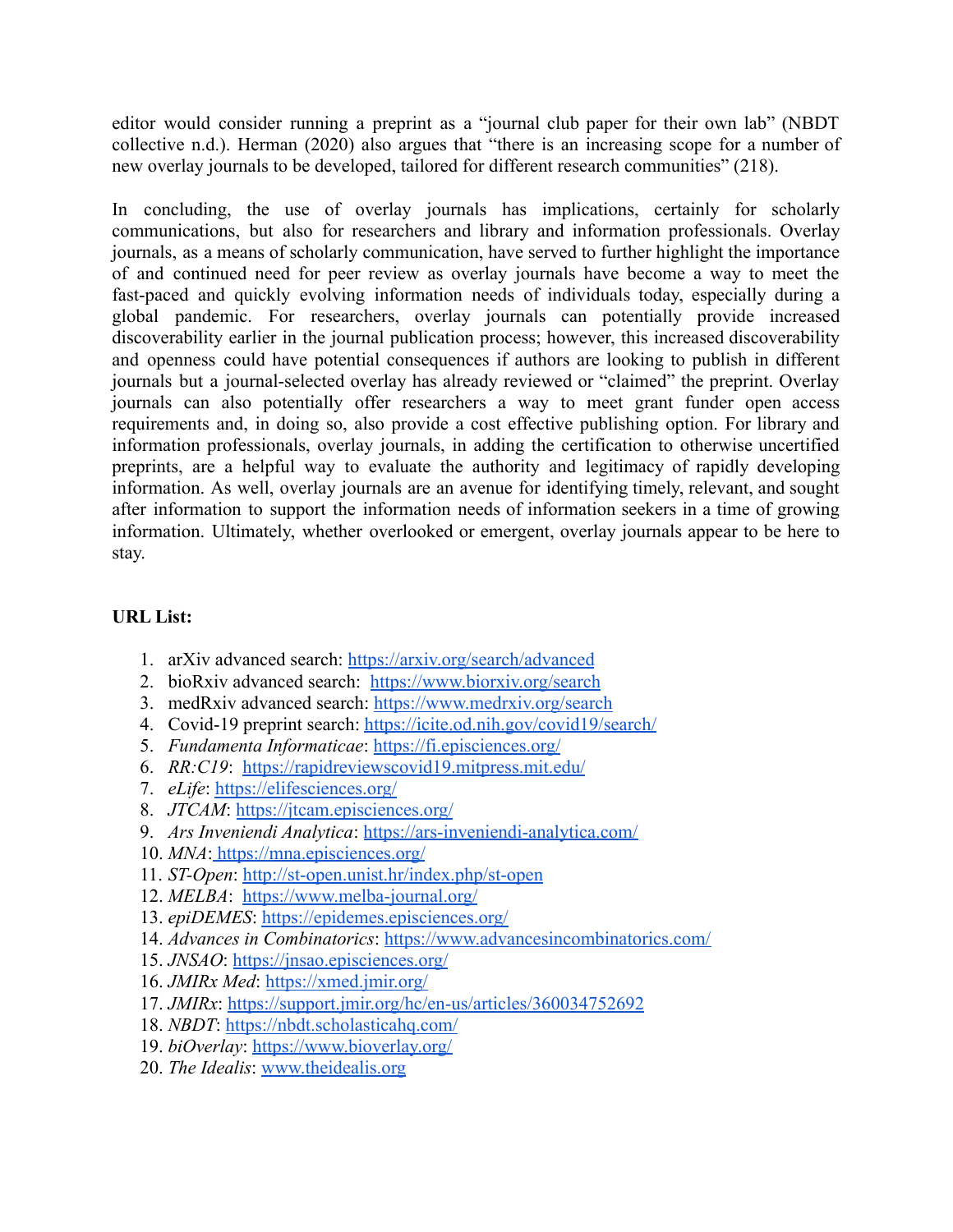- 21. Google Scholar "The Idealis" search: [https://scholar.google.com/scholar?hl=en&as\\_sdt=0,5&q="The+Idealis"](https://scholar.google.com/scholar?hl=en&as_sdt=0,5&q=%22The+Idealis%22)
- 22. *Quantum*: <https://quantum-journal.org/>
- 23. *Epiga*: <https://epiga.episciences.org/page/a-propos>
- 24. *Discrete Analysis*: <https://discreteanalysisjournal.com/>
- 25. *The Open Journal of Astrophysics*: <https://astro.theoj.org/>
- 26. *JIMIS*: <https://jimis.episciences.org/>
- 27. *Hardy Ramanujan Journal*: <https://hrj.episciences.org/>
- 28. *DTMCS*: <https://dmtcs.episciences.org/>
- 29. *[JDMDH](https://jdmdh.episciences.org/#:~:text=The%20Journal%20of%20Data%20Mining%20&%20Digital%20Humanities,by%20publishing%20scholarly%20work%20beyond%20the%20traditional%20humanities)*: <https://jdmdh.episciences.org/>
- 30. *JIPS*: <https://jips.episciences.org/>
- 31. *SIGMA*: <https://www.emis.de/journals/SIGMA/>
- 32. *LMCS*: [https://lmcs.episciences.org/](https://lmcs.episciences.org/page/purpose)
- 33. *ARIMA*: <https://arima.episciences.org/>
- 34. *G&T*: <https://msp.org/gt/about/journal/about.html>
- 35. *JHEP*: <https://jhep.sissa.it/jhep/index.jsp>

### **Reference List:**

[mons/](https://certificates.creativecommons.org/cccertedu/chapter/1-1-the-story-of-creative-commons/)

- Ball, P. (2015). The journal that publishes no papers: Mathematics journal 'overlays' arXiv preprint server. *Nature, 526*, 146.
- Berthaud, C., Capelli, L., Gustedt, J., Kirchner, C., Loiseau, K., Magron, A., Medves, M., Monteil, A., Rivrieux, G., & Romary, L. (2014). EPISCIENCES - An overlay publication platform: Let's Put Data to Use: Digital Scholarship for the Next Generation. *Information Services & Use*, 34(3–4), 269–277. doi:10.3233/ISU-140749
- Brown, J. (2010). An introduction to overlay journals. Repositories Support Project: UK. <https://discovery.ucl.ac.uk/id/eprint/19081/>
- Cassella, M., & Calvi, L. (2010). New journal models and publishing perspectives in the evolving digital environment. *IFLA Journal*, 36(1), 7–15. doi:10.1177/0340035209359559
- Confederation of Open Access Repositories (COAR). (n.d.). *Is overlay the peer review the future of scholarly communications?* Confederation of Open Access Repositories. [https://www.coar-repositories.org/news-updates/is-overlay-peer-review-the-future-of-sch](https://www.coar-repositories.org/news-updates/is-overlay-peer-review-the-future-of-scholarly-communications/) [olarly-communications/](https://www.coar-repositories.org/news-updates/is-overlay-peer-review-the-future-of-scholarly-communications/)
- Conover, E. (2016, February). New journals piggyback on arXiv. *APS News 25*(2).
- Creative Commons. (n.d.). *1.1 The Story of Creative Commons*. Creative Commons Certificate for Educators and Librarians. [https://certificates.creativecommons.org/cccertedu/chapter/1-1-the-story-of-creative-com](https://certificates.creativecommons.org/cccertedu/chapter/1-1-the-story-of-creative-commons/)
- Eisen, M. B., Akhmanova, A., Behrens, T. E., Harper, D. M., Weigel, D., & Zaidi, M. (2020). Implementing a "publish, then review" model of publishing. *eLife*, *9*, e64910. doi:10.7554/eLife.64910
- Episciences. (n.d.). *Overlay journal platform*. Episciences.org. <https://www.episciences.org/>
- Fosmire, M. (2013). The Sudden Selector's Guide to Physics Resources. *Libraries Faculty and Staff Scholarship and Research*. Paper 57. http://docs.lib.purdue.edu/lib\_fsdocs/57